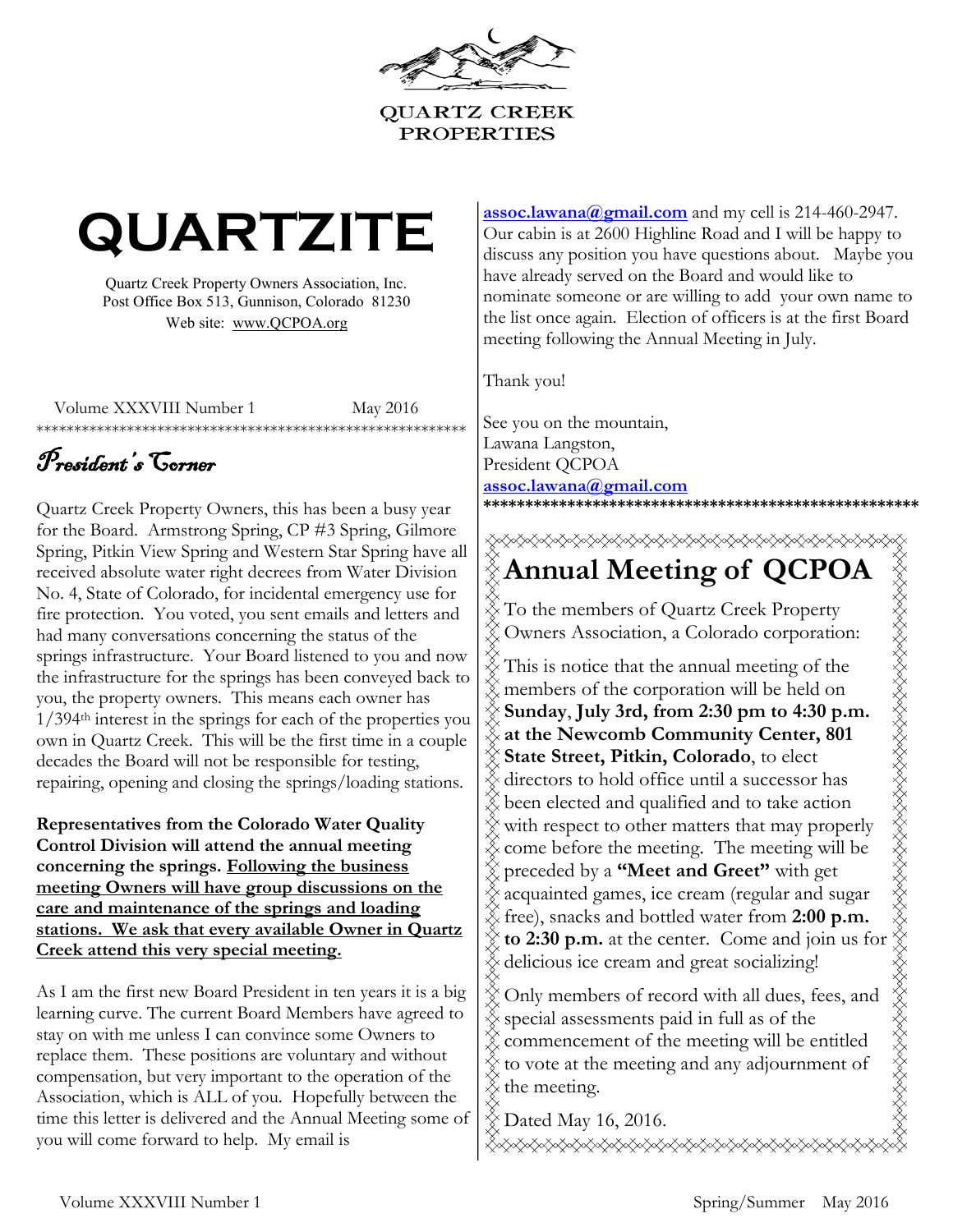**QUARTZ CREEK PROPERTIES** 

## 2015/2016Board Members

President, Lawana Langston assoc.lawana@gmail.com Vice President, Dave Denison **dd43@verizon.net** Treasurer, Terry Davis **qcpoa@comcast.net**  Secretary, Gary Bandy **gbandy@nyc.rr.com** 

## Board Member Committee Chairs

Roads Chair, Steve Frazier **sf754gh@att.net** Records Administrator/Member Liaison, Lucinda Lull **MayorKC@aol.com** Fire Protection/Safety, Don McKinney **donmckinney1@icloud.com** Architectural/Pre-Construction Chair, Dave Denison **dd43@verizon.net**

## Non-Board Member Committee Chairs

Quartzite, Editor/Publisher, Nancy Hand

 **QuartziteQCP@aol.com** Cattle Chair, Bruce Rea **brucerea3@msn.com** Fire Protection Water, Henry Kahanek **henry@kahanek.net**  Dumpsters/Trash Service, Ken Blackwelder **b4farms@yahoo.com** Dumpsters/Trash Service alternate, Rick Coffman **skeleton567@gmail.com** QCPOA Web site, Terry Davis **www.QCPOA.org** Bookkeeper, Jo Darcy \*\*\*\*\*\*\*\*\*\*\*\*\*\*\*\*\*\*\*\*\*\*\*\*\*\*\*\*\*\*\*\*\*\*\*\*\*\*\*\*\*\*\*\*\*\*\*\*\*\*\*\*\*\*\*\*\*\*\*

## Letter From The Editor

Since Quartz Creek Property Owners Association has a very informative Web site designed by Ethel Coffman and now maintained by Terry Davis, it was decided to discontinue the Winter Quartzite e-newsletter. You can go directly to the Web site at **www.QCPOA.org**. On this site you can view general news and information about QCP (Quartz Creek Properties) which is updated when new information is available, however, you will need to register and login to view the information specific to QCP residents and owners. You can also get to the QCPOA Web site link by going to **www.pitkincolorado.com**. This is also a good Web site to get to The Pitkin Miner which is published by Suzy Metzler and has news and information about the people and happenings in Pitkin. The Spring Edition of The Pitkin Miner has information regarding the Reverse 911 link for

cell phone users who have homes in the area and the 2014 Pitkin Cookbook Fundraiser which benefits the Pitkin Volunteer Fire Department.

You may also want to join us on Facebook at the group QCPOA Pitkin Colorado as another way to keep up-to-date on all things related to QCP.

Thank you,

Nancy Hand

Editor/Publisher, Quartzite

Roads Report By Steve Frazier, Roads Chair

Our major project last year was the widening and improvement of Lower Chicago Park Road from the QCP entrance to Star Pointer Road. This was scheduled for completion in early summer. Continuous rains throughout last summer delayed the completion of the project. We will finally finish the gravel work on this project in the next few weeks, weather permitting.

The major project for 2016 is the long awaited widening and improvement of Upper Charlie's Challenge from Highline Road to Roundabout Loop. This project, along with the remaining gravel work on Lower Chicago Park, will consume our entire 2016 Roads budget.

Property owners occasionally are interested in doing road work near their properties. This is appreciated but we ask that any work be cleared with the Roads Chair in advance.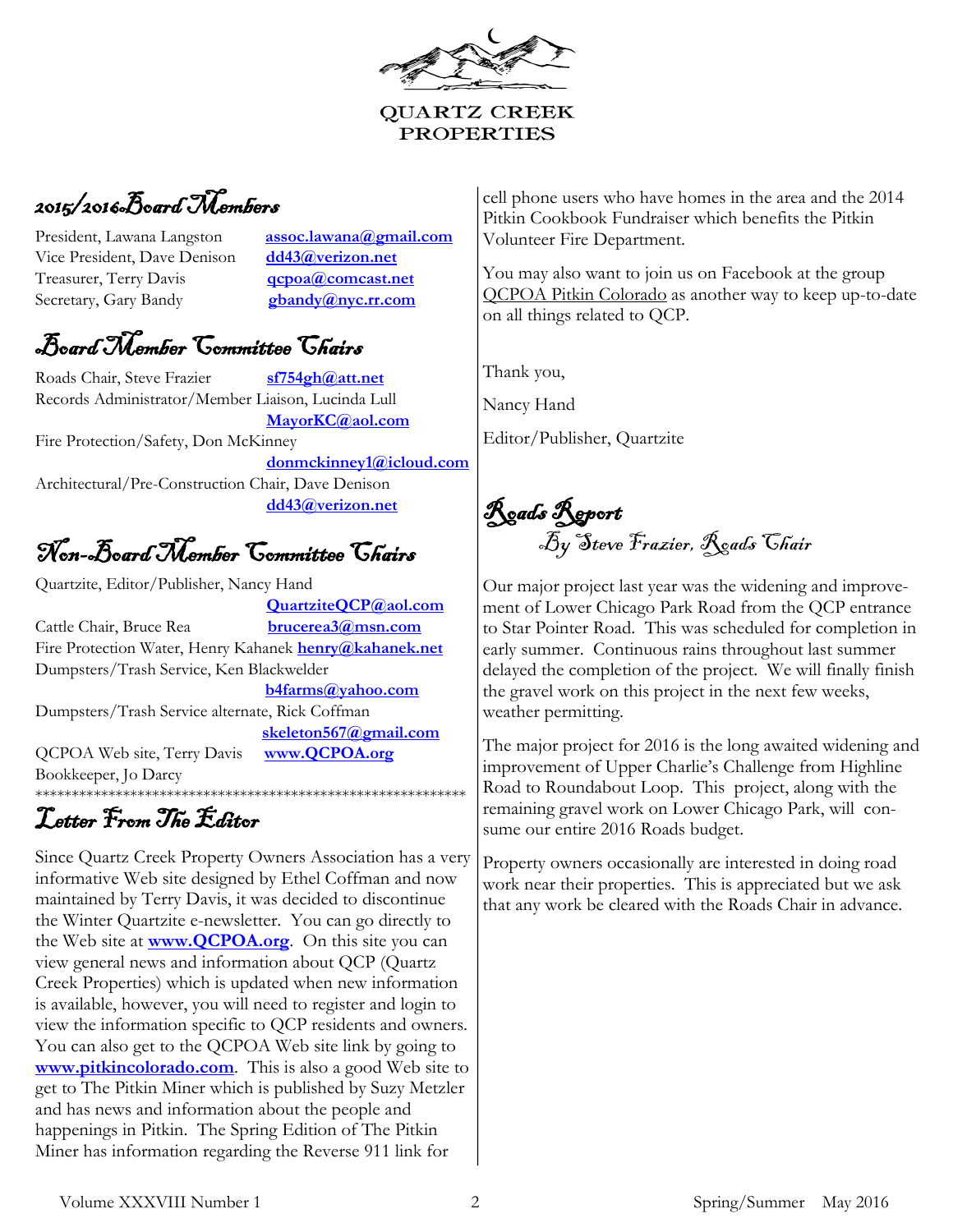

#### **QUARTZ CREEK PROPERTIES**

Road Impact Fee Policy

 $\mathcal{B}_y$   $\mathcal{B}_\text{ave}$   $\mathcal{D}$ enison, Architectural/Pre-Construction Chair

In 2010, the QCPOA Board of Directors adopted Policy #2010-4 which established a Construction/Road Use Fee "in order to compensate for the wear and tear on the roads within Quartz Creek Properties resulting from the increased construction traffic related to residential building." That policy was amended in 2015 as follows:

"The fee per legal parcel is set as follows:

- a. No single claim will be assessed more than \$1,000 in the aggregate, which is the amount assessed for a new single family residence (SFR) or initial Septic System (OWTS) prior to any SFR;
- b. Additions to an existing house will be assessed \$500 unless such addition increases the square footage of the house by more than 75 percent, in which case the assessment will be \$1,000;
- c. Addition of a septic system (OWTS) to an existing SFR will be assessed \$250;
- d. Addition of garages, shops or storage buildings of 450 square feet or greater will be assessed \$500, less than 450 square feet will be assessed \$250, excluding one single story storage building not to exceed 120 square feet;
- e. This revised schedule shall be retroactive to June 1, 2015.
- f. Any construction which does not already fall within the descriptions covered in a-d above, shall be brought to the Board of Directors by the Architectural Chair for discussion and resolution.

In addition, all permanent structures built after July 8, 2012, and used for a living structure will be subject to the QCPOA Impact Fee regardless of permit status. The Board of Directors May adjust this policy from time to time."

Any owner contemplating new construction on their property should contact the Architectural Chair (Dave Denison at 214-957-3722 or email **[dd43@verizon.net](mailto:dd43@verizon.net)**) for any questions related to this fee.

#### **QCPOA PROPOSED BUDGET 2017**

| <u>Income:</u><br>Dues: (\$170 per property)<br>(assumes 400 members)<br><b>General Donations</b><br>Interest<br>Assessments-Late Fees & Liens<br><b>Construction Impact Fees</b><br><b>Specified Donations</b><br><b>Fish Pond Donations</b><br>\$1,600<br>\$500<br>Donations for FD<br>\$<br>500<br>Roads<br>\$<br>Pond Donations<br>600                                                                                                                       | \$68,000<br>\$<br>200<br>\$<br>\$<br>250<br>800<br>\$1,000                                                                                                                                                                                                                                                            |  |  |  |
|------------------------------------------------------------------------------------------------------------------------------------------------------------------------------------------------------------------------------------------------------------------------------------------------------------------------------------------------------------------------------------------------------------------------------------------------------------------|-----------------------------------------------------------------------------------------------------------------------------------------------------------------------------------------------------------------------------------------------------------------------------------------------------------------------|--|--|--|
| <b>Total Specified Donations</b><br>\$3,200<br>\$3,000<br>Carryover from 2016                                                                                                                                                                                                                                                                                                                                                                                    |                                                                                                                                                                                                                                                                                                                       |  |  |  |
| <b>Total Income:</b>                                                                                                                                                                                                                                                                                                                                                                                                                                             | \$76,450                                                                                                                                                                                                                                                                                                              |  |  |  |
| Expenses:                                                                                                                                                                                                                                                                                                                                                                                                                                                        |                                                                                                                                                                                                                                                                                                                       |  |  |  |
| Accounting<br><b>Bank Charges</b><br>Donations (PHCA & FD)<br>Trash<br><b>Board Gas Allowance</b><br>Insurance<br>Legal-General<br>Legal-Spring Compliance<br>Legal-Assessment Expenses<br>Office Expenses<br>Postage<br>Fences<br><b>Stocking Pond</b><br>Road Signs<br>Roads<br>Fire Protection Water<br>Tree Project<br><b>Property Taxes</b><br><b>Building Projects</b><br>Reserve Fund (Includes Interest Earned)<br>Contingency<br><b>Total Expenses:</b> | \$<br>1,800<br>\$\$\$\$\$\$\$\$\$\$\$\$\$\$\$<br>100<br>900<br>3,600<br>450<br>1,800<br>1,200<br>$\theta$<br>800<br>500<br>350<br>\$<br>250<br>\$<br>1,600<br>\$<br>$\overline{0}$<br>\$41,150<br>\$<br>2,500<br>\$12,000<br>$\begin{array}{cc} $ & 250 \\ $ & 0 \\ $ & 5,200 \end{array}$<br>\$<br>2,000<br>\$76,450 |  |  |  |
|                                                                                                                                                                                                                                                                                                                                                                                                                                                                  |                                                                                                                                                                                                                                                                                                                       |  |  |  |
| Net Income:                                                                                                                                                                                                                                                                                                                                                                                                                                                      | \$<br>0                                                                                                                                                                                                                                                                                                               |  |  |  |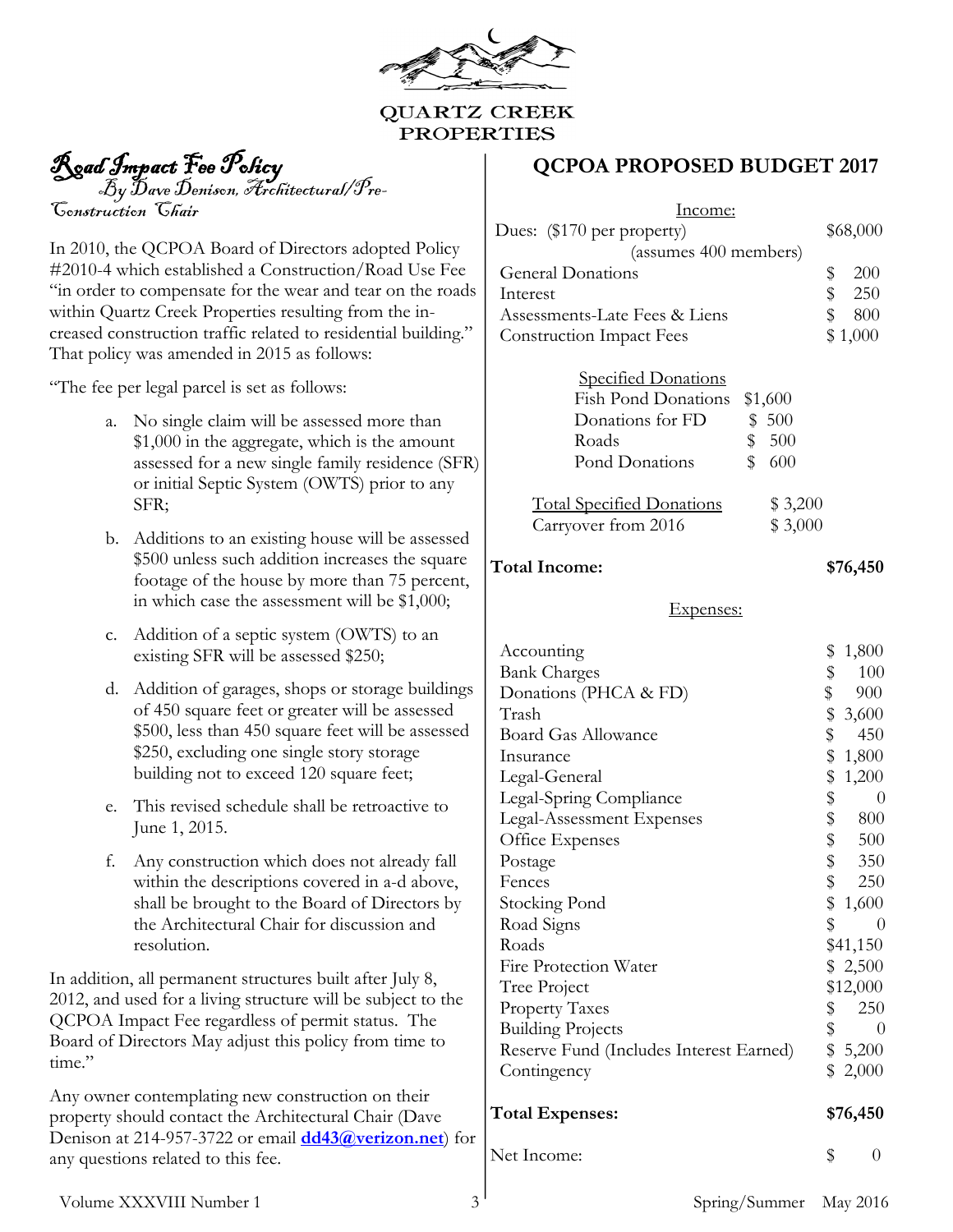#### **QUARTZ CREEK PROPERTIES**

## Classifieds

Lawana's Chipping:

Commercial size machine, up to 12" trees \$85 per hour for 2 people and machine \$75 for transport and diesel any place on the mountain \$250 for property owner leasing chipper for a day providing diesel, transport and labor

Lawana Langston 2600 High Line P.O.B. 185 Pitkin, CO 81241 cell message: 214-460-2947 email: **assoc.lawana[@gmail.com](mailto:lawmclan@gmail.com)**

Around and About Quartz Creek Valley

Have you ever visited the Alpine Tunnel? It has been reported that an avalanche in February damaged a portion of the historic palisade wall and has possibly torn away a section of the road surface. This news was found on the Pitkin-News Web site at **www.pitkin-news.com.** You can read about the avalanche and view photos of the damage at this Web site. If you were planning to visit the tunnel this summer be aware that the road will be closed this summer to vehicular traffic at a point before you get to the palisade wall, making access to the tunnel impossible by vehicle. When I spoke with a representative of the US Forest Service they were still determining where the road closure would begin and reviewing signage for the closure. I was assured that the closure point would be in an area appropriate for turning a vehicle around. If you have any concerns about this or would like an update, you can call the US Forest Service at 970-641-0471.

 $\mathcal{D}$ id You  $\mathcal{K}$  now-

On Saturday, July 2, the Annual PVFD Fireman's Day and 4th of July Parade, dinner and dance will be held in Pitkin. Check *The Pitkin Miner* for times and further details which will be published as the date gets closer. You should also be able to check the bulletin board at the Silver Plume General Store for more information. This is a wonderful way to celebrate an old-fashioned 4th of July!

#### **PHOTOS FROM FIREMEN'S DAY PARADE**

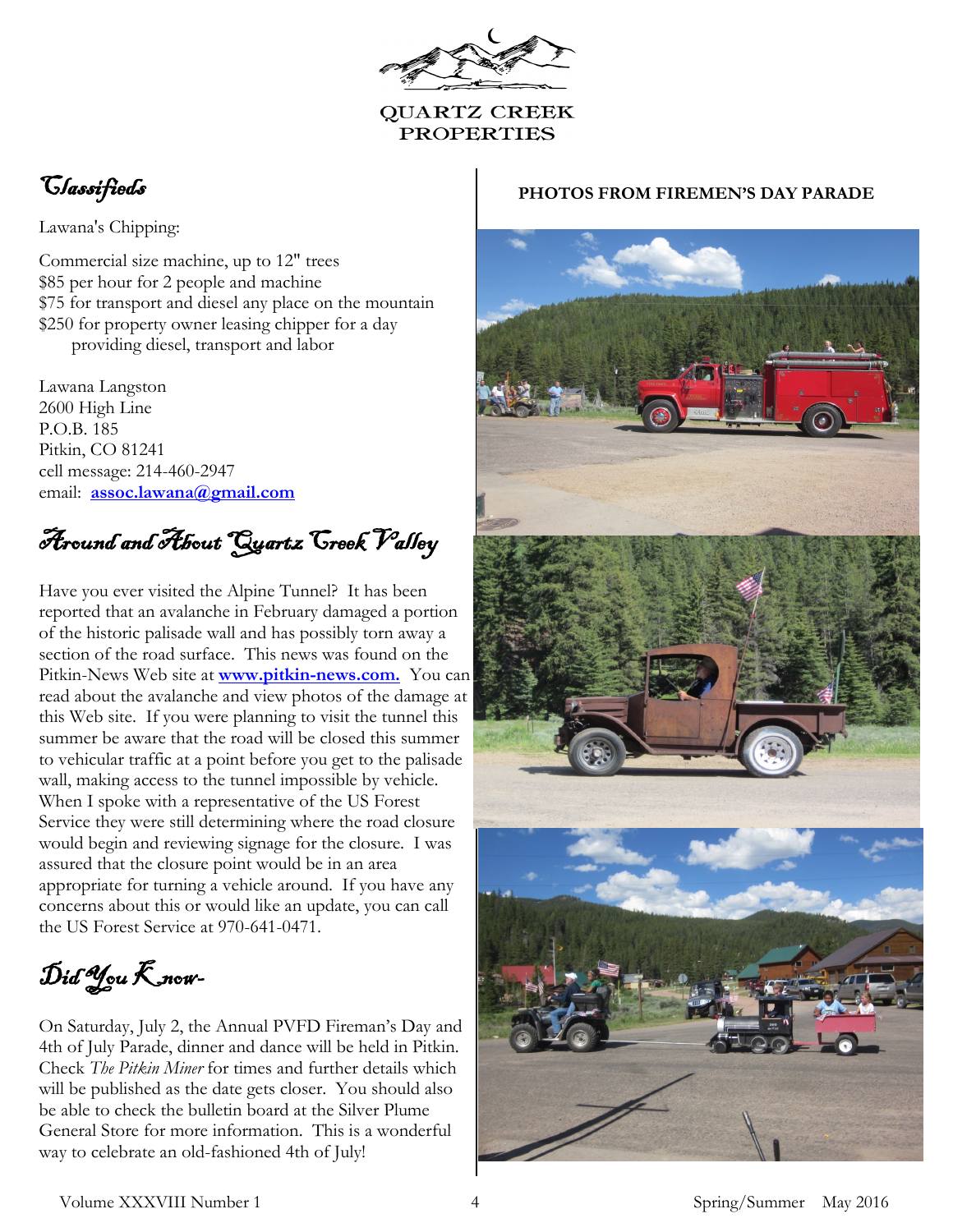

#### **QUARTZ CREEK PROPERTIES Ballot Items for 2016 Annual Meeting of QCPOA**

1. Approval of minutes from 2015 annual meeting (minutes available for review online at www.QCPOA.org)

**For Approval\_\_\_\_\_\_\_\_\_\_\_\_ Against Approval\_\_\_\_\_\_\_\_\_\_\_\_\_**

2. Election of three members to the Board of Directors. The positions are for a three-year term on the Board. Additional nominations will be accepted any time before, and at, the annual meeting.

|                                  | Dave Denison                                               | the control of the control of the control of the control of the control of the control of                                                                                                                                                         |  |
|----------------------------------|------------------------------------------------------------|---------------------------------------------------------------------------------------------------------------------------------------------------------------------------------------------------------------------------------------------------|--|
|                                  | Mark Hildebrand                                            | <u> 1989 - Johann Barn, fransk politik amerikansk politik (</u>                                                                                                                                                                                   |  |
|                                  | Don McKinney                                               | <u> 1989 - Johann Barn, fransk politik amerikansk politik (</u>                                                                                                                                                                                   |  |
|                                  |                                                            |                                                                                                                                                                                                                                                   |  |
|                                  |                                                            |                                                                                                                                                                                                                                                   |  |
| 3. Approval of a budget for 2017 |                                                            |                                                                                                                                                                                                                                                   |  |
|                                  |                                                            | Approval of 2017 Proposed Budget (see enclosed document, page 3)                                                                                                                                                                                  |  |
| For Approval                     |                                                            | Against Approval                                                                                                                                                                                                                                  |  |
| SPRINGS"                         | Approval of change to Article VI: Committees as follows:   | infrastructure. To comply with this change and to accurately reflect the responsibilities of the new committee chair, we need to<br>add a new committee called "FIRE PROTECTION WATER" and to delete the old committee that was called "WATER AND |  |
|                                  | Add "Fire Protection Water" and delete "Water and Springs" |                                                                                                                                                                                                                                                   |  |
| For Approval                     |                                                            | Against Approval                                                                                                                                                                                                                                  |  |
| Member's name                    |                                                            | (print or type)                                                                                                                                                                                                                                   |  |
|                                  |                                                            |                                                                                                                                                                                                                                                   |  |
|                                  |                                                            |                                                                                                                                                                                                                                                   |  |
|                                  |                                                            |                                                                                                                                                                                                                                                   |  |
|                                  |                                                            |                                                                                                                                                                                                                                                   |  |